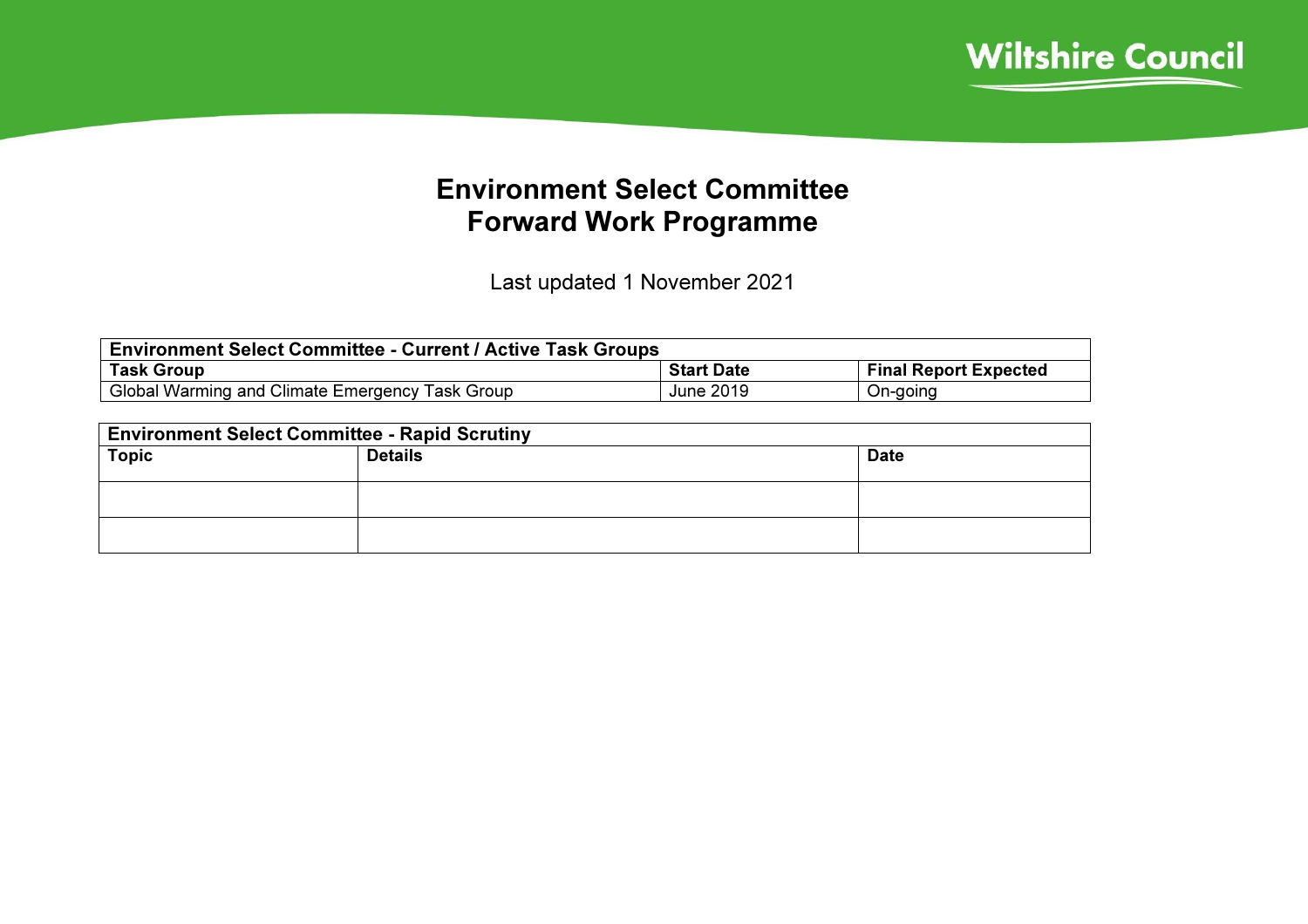| <b>Environment Select Committee – Forward Work Programme</b> |      |                             | Last updated 1 November 2021        |                                             |                                             |
|--------------------------------------------------------------|------|-----------------------------|-------------------------------------|---------------------------------------------|---------------------------------------------|
| <b>Meeting Date</b>                                          | Item | Details / Purpose of Report | <b>Associate</b><br><b>Director</b> | <b>Responsible</b><br><b>Cabinet Member</b> | <b>Report Author</b><br><b>Lead Officer</b> |

| 12 Jan 2022 (tbc) | Streetscene contract | As discussed at the ESC-<br>Executive meeting on 21<br>September 2021 on the<br>transport and highways<br>portfolio a report to be<br>provided detailing the new<br>Streetscene contract. | Jessica Gibbons<br>(Director -<br>Neighbourhood<br>and Community<br>Services) | Cllr Dr Mark<br>McClelland |  |
|-------------------|----------------------|-------------------------------------------------------------------------------------------------------------------------------------------------------------------------------------------|-------------------------------------------------------------------------------|----------------------------|--|
|-------------------|----------------------|-------------------------------------------------------------------------------------------------------------------------------------------------------------------------------------------|-------------------------------------------------------------------------------|----------------------------|--|

| 12 Jan 2022 | Highways Annual Review of   The committee to receive a<br>Service | report on the highways service | Parvis Khansari | <b>Cllr Dr Mark</b><br>McClelland | Dave Thomas |
|-------------|-------------------------------------------------------------------|--------------------------------|-----------------|-----------------------------------|-------------|
|             |                                                                   | and the Performance            |                 |                                   |             |
|             |                                                                   | Management Framework.          |                 |                                   |             |

| 12 Jan 2022 | Fly-tipping                         | As discussed at the ESC-<br>Executive meeting on 21<br>September 2021 on the waste<br>portfolio the committee to<br>receive a report on fly-tipping<br>and the council's approach to<br>enforcement. | Parvis Khansari | Cllr Dr Mark<br><b>McClelland</b> | Peter White   |
|-------------|-------------------------------------|------------------------------------------------------------------------------------------------------------------------------------------------------------------------------------------------------|-----------------|-----------------------------------|---------------|
| 12 Jan 2022 | <b>Global Warming &amp; Climate</b> | To receive an update from the                                                                                                                                                                        |                 |                                   | Simon Bennett |

| 12 Jan 2022 | Global Warming & Climate | 'To receive an update from the |  | <b>Simon Bennett</b> |
|-------------|--------------------------|--------------------------------|--|----------------------|
|             | Emergency task group     | task group regarding activity  |  |                      |
|             |                          | and its forward work plan      |  |                      |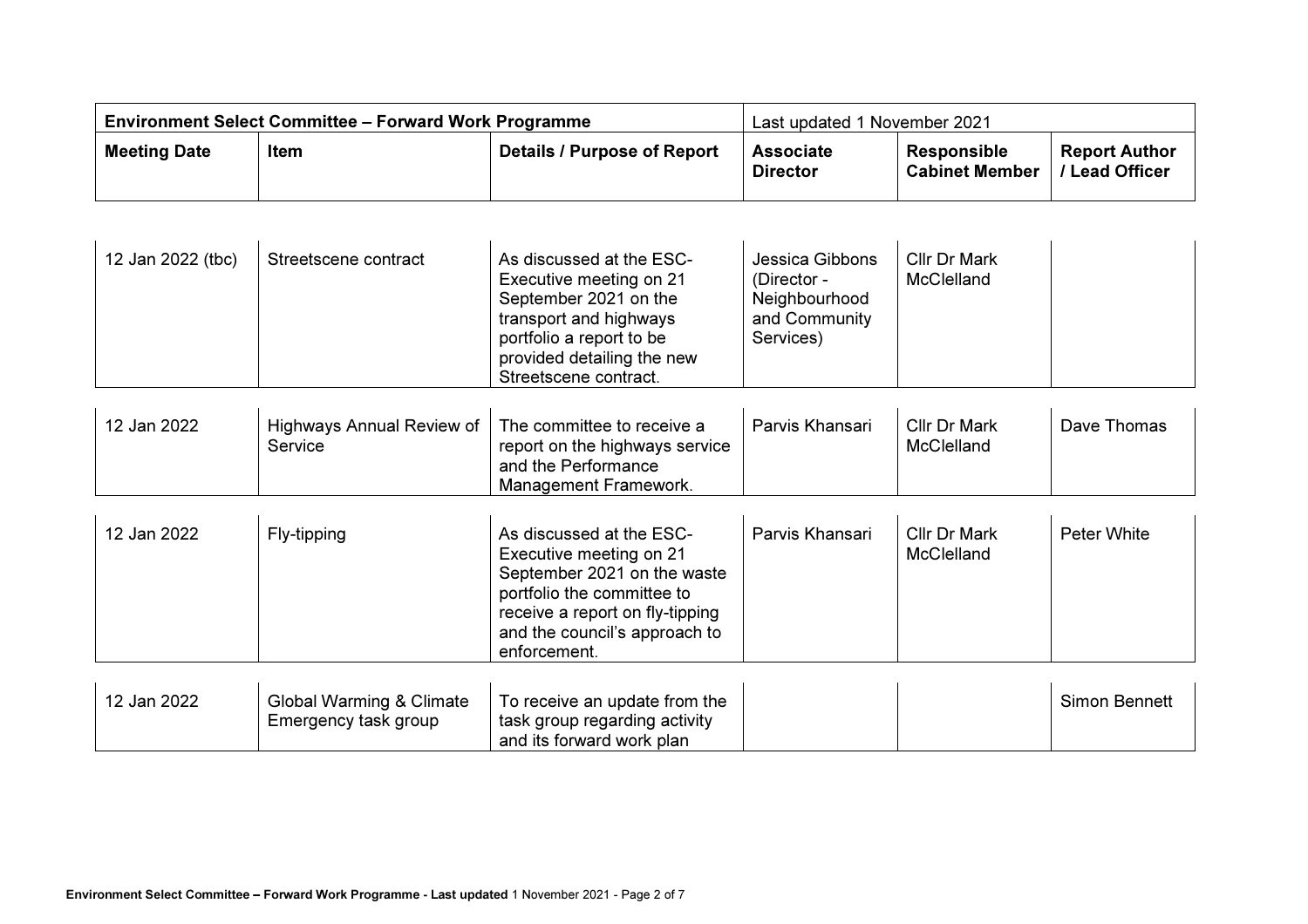| <b>Environment Select Committee - Forward Work Programme</b> |                                                  | Last updated 1 November 2021                                                                                                                                                                                  |                                                                                      |                                             |                                        |
|--------------------------------------------------------------|--------------------------------------------------|---------------------------------------------------------------------------------------------------------------------------------------------------------------------------------------------------------------|--------------------------------------------------------------------------------------|---------------------------------------------|----------------------------------------|
| <b>Meeting Date</b>                                          | Item                                             | Details / purpose of report                                                                                                                                                                                   | <b>Associate</b><br><b>Director</b>                                                  | <b>Responsible</b><br><b>Cabinet Member</b> | <b>Report Author</b><br>/ Lead Officer |
| 8 Mar 2022 (tbc)                                             | <b>Grass Cutting Policy</b><br>2022/23           | As discussed at the ESC-<br>Executive meeting on 21<br>September 2021 on the<br>transport and highways<br>portfolio to provide a report<br>outlining the policy for grass<br>cutting in the following year.   | <b>Jessica Gibbons</b><br>(Director -<br>Neighbourhood<br>and Community<br>Services) | Cllr Dr Mark<br>McClelland                  |                                        |
| 8 Mar 2022                                                   | CATGs: 10 Years On                               | As resolved at the ESC<br>meeting on 7 September 2021<br>the committee to receive an<br>up-to-date report on<br><b>Community Area Transport</b><br>Group (CATG)                                               | Parvis Khansari                                                                      | Cllr Dr Mark<br>McClelland                  | Dave Thomas                            |
| 8 Mar 2022                                                   | Recycling                                        | As discussed at the ESC-<br>Executive meeting on 21<br>September 2021 on the waste<br>portfolio the committee to<br>receive a report on developing<br>the recycling service and<br>improving recycling rates. | Parvis Khansari                                                                      | Cllr Dr Mark<br><b>McClelland</b>           | Martin<br>Litherland                   |
| 8 Mar 2022                                                   | Global Warming & Climate<br>Emergency task group | To receive an update from the<br>task group regarding activity<br>and its forward work plan                                                                                                                   |                                                                                      |                                             | Simon Bennett                          |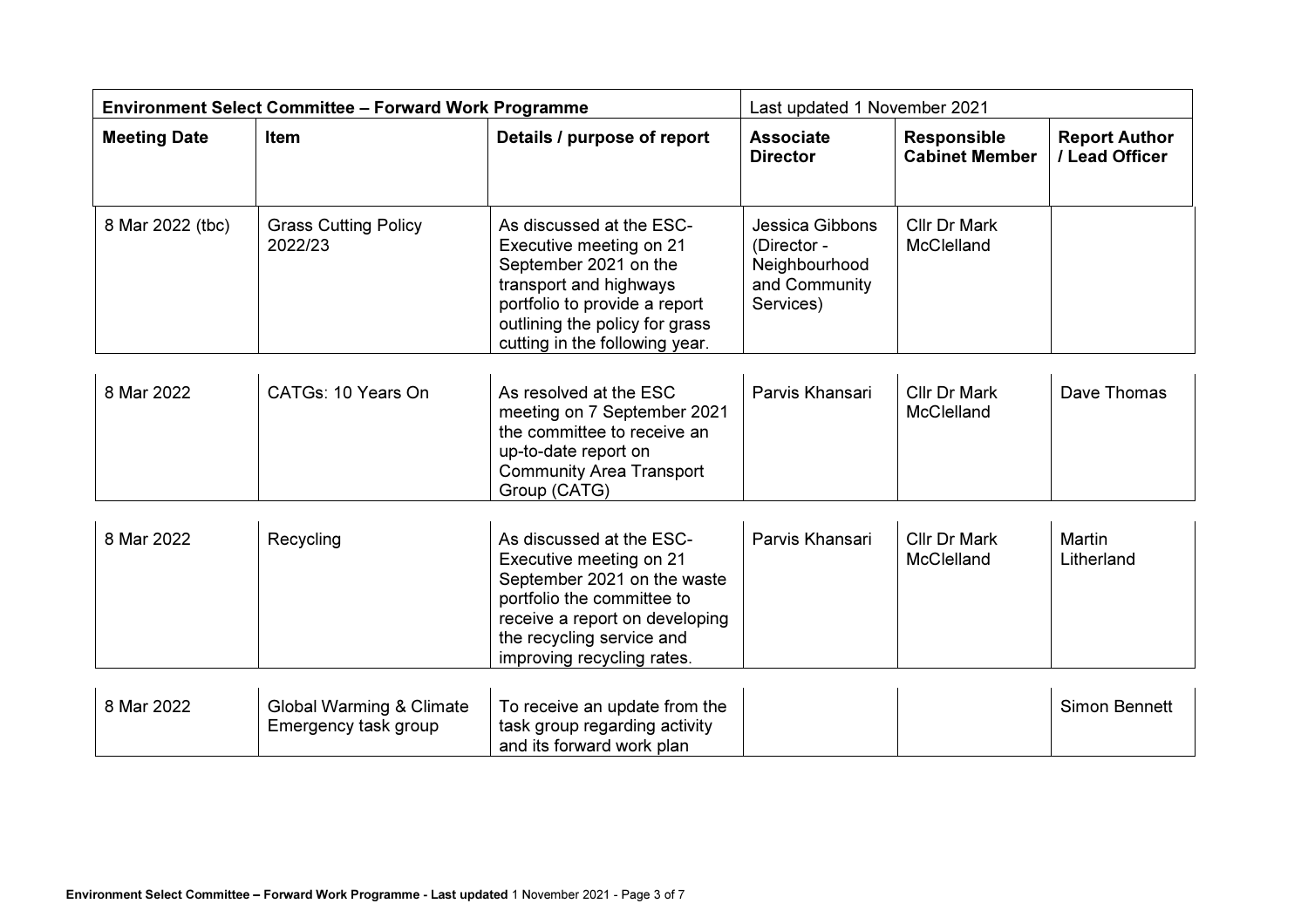| <b>Environment Select Committee - Forward Work Programme</b> |                                                           | Last updated 1 November 2021                                                                                                                                                                    |                                                                               |                                             |                                        |
|--------------------------------------------------------------|-----------------------------------------------------------|-------------------------------------------------------------------------------------------------------------------------------------------------------------------------------------------------|-------------------------------------------------------------------------------|---------------------------------------------|----------------------------------------|
| <b>Meeting Date</b>                                          | Item                                                      | Details / purpose of report                                                                                                                                                                     | <b>Associate</b><br><b>Director</b>                                           | <b>Responsible</b><br><b>Cabinet Member</b> | <b>Report Author</b><br>/ Lead Officer |
| 14 June 2022                                                 | <b>Waste Management</b><br><b>Strategy: Annual Review</b> | For the committee to receive<br>an annual update on:<br>• a review of changes to<br>legislation and government<br>policy<br>• performance in 2020-21<br>• an action plan for 2022-23            | Parvis Khansari                                                               | Cllr Dr Mark<br>McClelland                  | <b>Martin</b><br>Litherland            |
| 14 June 2022 (tbc)                                           | Bus Strategy / Bus<br>Improvement Plan                    | As discussed at the ESC-<br>Executive meeting on 21<br>September 2021 on the<br>transport and highways<br>portfolio a report to be<br>provided detailing the<br>development of plans.           | Jessica Gibbons<br>(Director -<br>Neighbourhood<br>and Community<br>Services) | Cllr Dr Mark<br>McClelland                  | <b>Jason Salter</b>                    |
| 14 June 2022                                                 | Active travel                                             | As discussed at the ESC-<br>Executive meeting on 21<br>September 2021 on the<br>transport and highways<br>portfolio to a report on<br>programmes identified for<br>potential Government funding | Parvis Khansari                                                               | Cllr Dr Mark<br>McClelland                  |                                        |
| 14 June 2022 (tbc)                                           | 'Heritage' app; 'What's on in<br>Wiltshire' app           | September 2021 on the arts,<br>heritage and tourism portfolio<br>a report to be provided<br>detailing the development of<br>two tourism apps.                                                   | Jessica Gibbons<br>(Director -<br>Neighbourhood<br>and Community<br>Services) |                                             |                                        |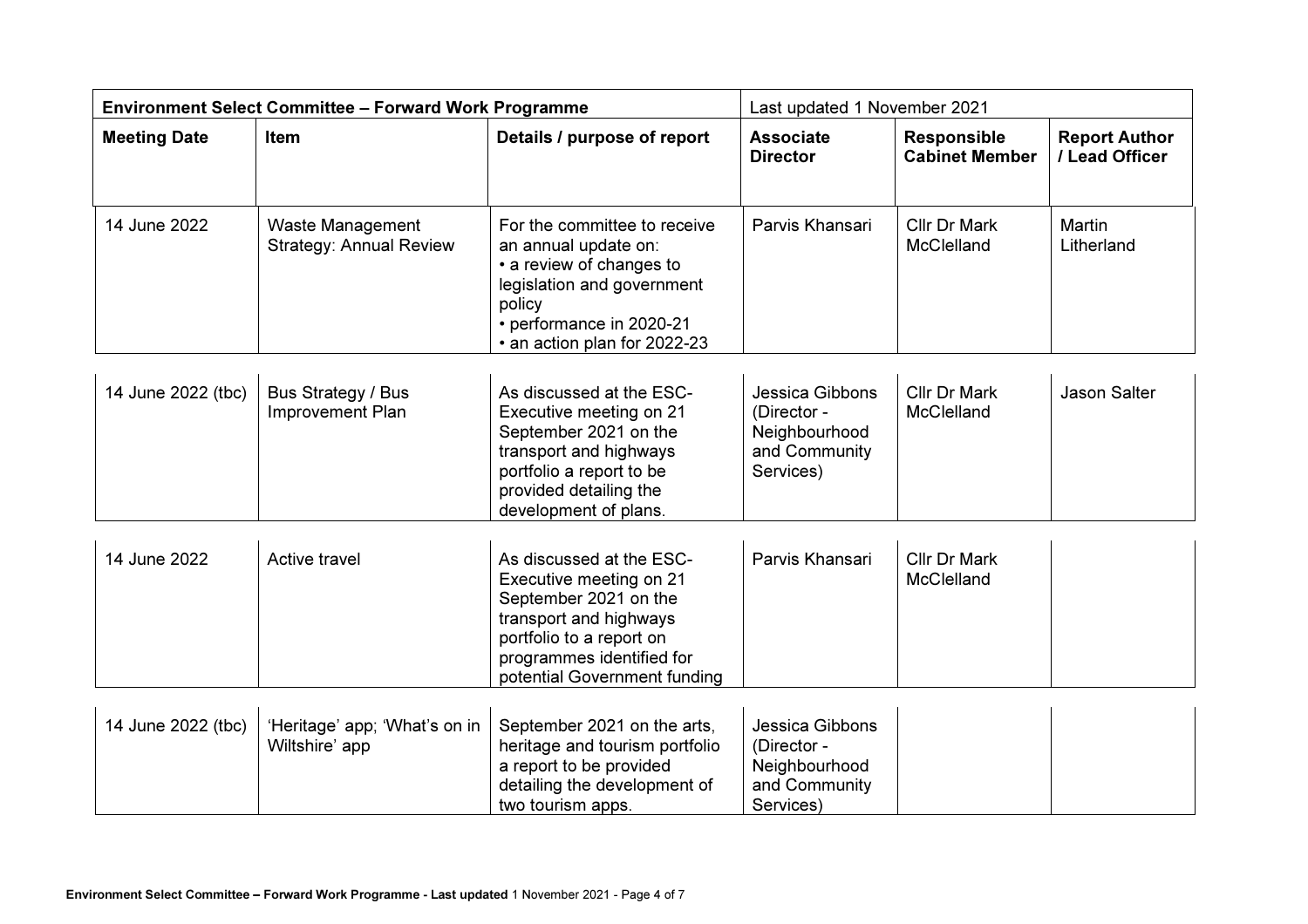| <b>Environment Select Committee - Forward Work Programme</b> |                                                  |                                                                                             | Last updated 1 November 2021        |                                      |                                      |
|--------------------------------------------------------------|--------------------------------------------------|---------------------------------------------------------------------------------------------|-------------------------------------|--------------------------------------|--------------------------------------|
| <b>Meeting Date</b>                                          | Item                                             | Details / purpose of report                                                                 | <b>Associate</b><br><b>Director</b> | Responsible<br><b>Cabinet Member</b> | <b>Report Author</b><br>Lead Officer |
| 14 June 2022                                                 | Global Warming & Climate<br>Emergency task group | To receive an update from the<br>task group regarding activity<br>and its forward work plan |                                     |                                      | Simon Bennett                        |

| 13 July 2022 | <b>Libraries Development</b>                                              | As discussed at the ESC-<br>Executive meeting on 24<br>September 2021 on the leisure<br>and libraries portfolio to<br>provide a update on the<br>development of the council's<br>library service. | Jessica Gibbons<br>(Director -<br>Neighbourhood<br>and Community<br>Services) | Cllr Ian Blair-<br>Pilling | Louise Cary |
|--------------|---------------------------------------------------------------------------|---------------------------------------------------------------------------------------------------------------------------------------------------------------------------------------------------|-------------------------------------------------------------------------------|----------------------------|-------------|
| 13 July 2022 | Retrofitting of energy<br>improvement works of<br>current council housing | As discussed at the ESC-<br>Executive meeting on 9<br>September 2021 on the<br>housing portfolio to provide a<br>report on the scheme to make                                                     | Simon Hendey<br>(Director -<br>Housing and<br>Commercial)                     | Cllr Phil Alford           |             |

| 13 July 2022 | Construction of zero carbon<br>homes | As discussed at the ESC-<br>Executive meeting on 9<br>September 2021 on the<br>housing portfolio to provide a<br>report on the construction of<br>zero carbon homes. | Simon Hendey<br>(Director -<br>Housing and<br>Commercial) | <b>Cllr Phil Alford</b> |  |
|--------------|--------------------------------------|----------------------------------------------------------------------------------------------------------------------------------------------------------------------|-----------------------------------------------------------|-------------------------|--|
|--------------|--------------------------------------|----------------------------------------------------------------------------------------------------------------------------------------------------------------------|-----------------------------------------------------------|-------------------------|--|

council homes more carbon

neutral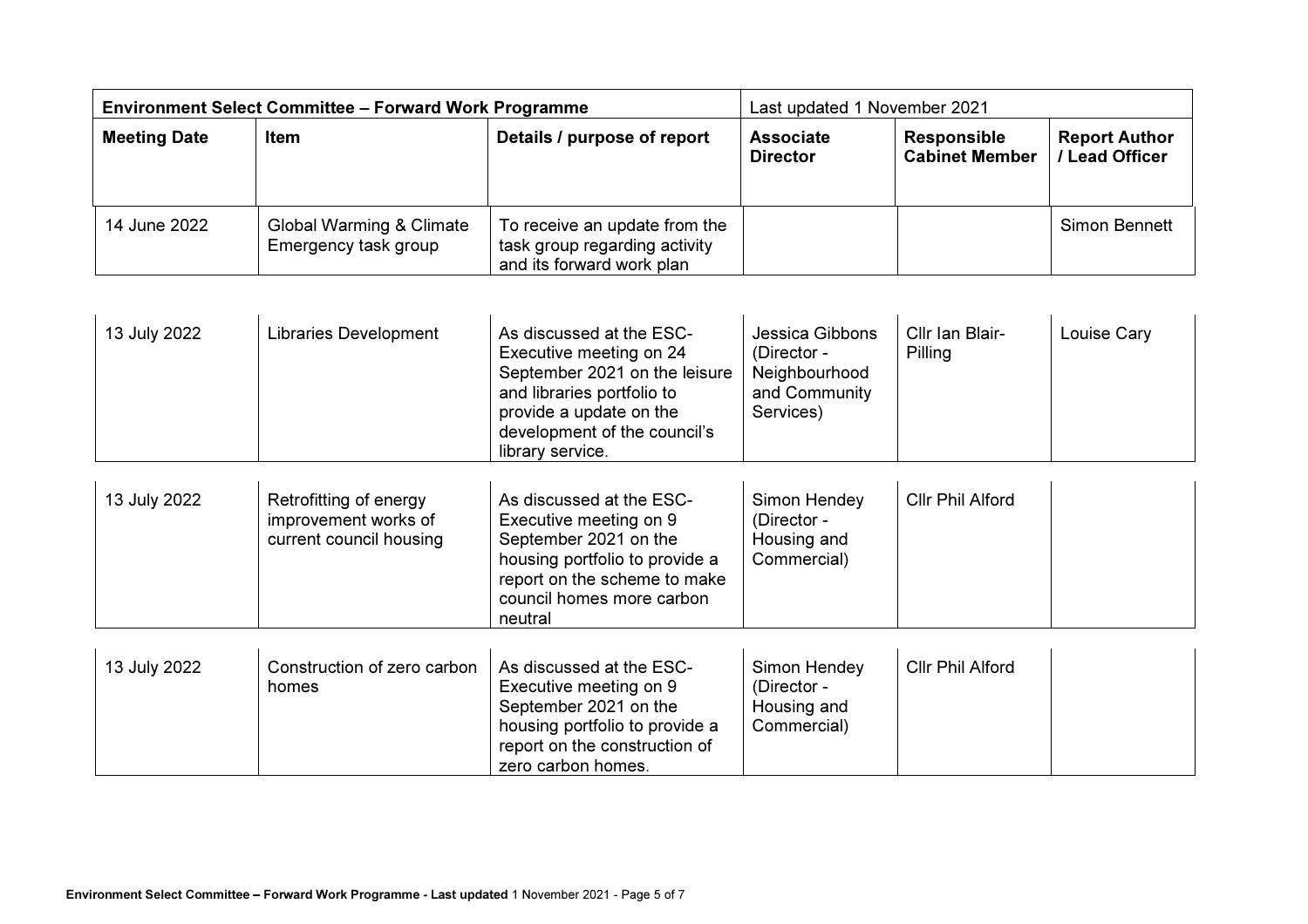| <b>Environment Select Committee - Forward Work Programme</b> |                                                  |                                                                                             | Last updated 1 November 2021        |                                             |                                      |
|--------------------------------------------------------------|--------------------------------------------------|---------------------------------------------------------------------------------------------|-------------------------------------|---------------------------------------------|--------------------------------------|
| <b>Meeting Date</b>                                          | Item                                             | Details / purpose of report                                                                 | <b>Associate</b><br><b>Director</b> | <b>Responsible</b><br><b>Cabinet Member</b> | <b>Report Author</b><br>Lead Officer |
| 13 July 2022                                                 | Global Warming & Climate<br>Emergency task group | To receive an update from the<br>task group regarding activity<br>and its forward work plan |                                     |                                             | <b>Simon Bennett</b>                 |

| 8 Sep 2022 | Homes 4 Wiltshire | As discussed at the ESC-<br>Executive meeting on 9<br>September 2021 on the | Emma Legg<br>(Director - Adult<br>Care, Access and | Nicole Smith |
|------------|-------------------|-----------------------------------------------------------------------------|----------------------------------------------------|--------------|
|            |                   | housing portfolio to provide an<br>update on Homes for Wiltshire.           | Reablement)                                        |              |

| 8 Sep 2022 | Local Plan | As discussed at the ESC-<br>Executive meeting on 14<br>September 2021 on the spatial | <b>CIIr Nick Botterill</b> | Georgina<br>Clampitt-Dix.<br>Jean Marshall |
|------------|------------|--------------------------------------------------------------------------------------|----------------------------|--------------------------------------------|
|            |            | planning portfolio to receive                                                        |                            |                                            |
|            |            | updates when appropriate.                                                            |                            |                                            |

| 8 Sep 2022 | Gypsy & Traveller Plan              | To receive the Gypsy and<br>Traveller plan. | <b>Cllr Nick Botterill</b> | Georgina<br>Clampitt-Dix,<br><b>Steve Stott</b> |
|------------|-------------------------------------|---------------------------------------------|----------------------------|-------------------------------------------------|
| 8 Sep 2022 | <b>Global Warming &amp; Climate</b> | To receive an update from the               |                            | Simon Bennett                                   |

| 8 Sep 2022 | Global Warming & Climate | To receive an update from the |  | Simon Bennett |
|------------|--------------------------|-------------------------------|--|---------------|
|            | Emergency task group     | task group regarding activity |  |               |
|            |                          | and its forward work plan     |  |               |